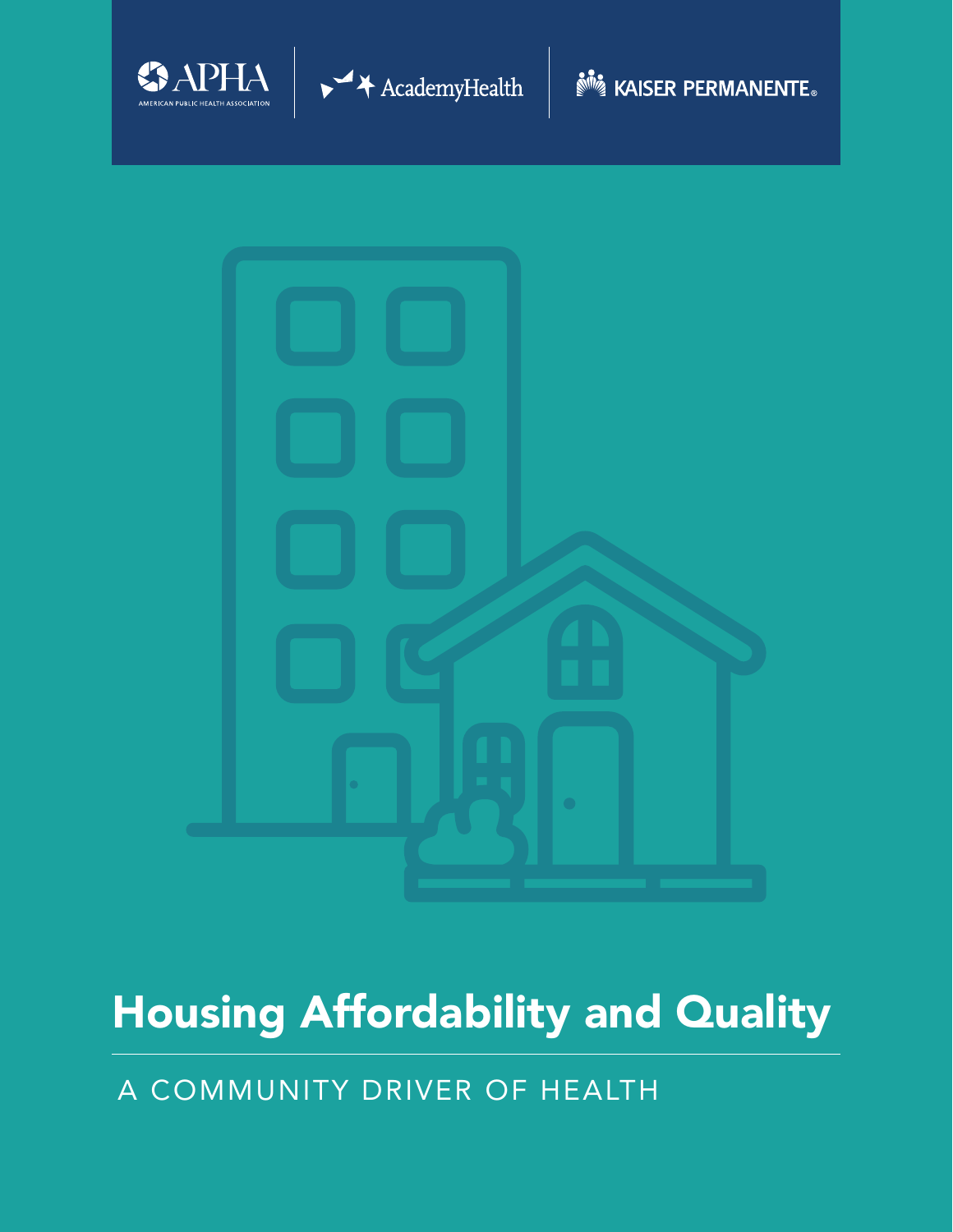Rebecca Flournoy, MPH Senior Health Policy Leader, Kaiser Permanente Institute for Health Policy, Kaiser Permanente

Amanda Reddy, MS Executive Director, National Center for Healthy Housing

Kendall Stagg, JD Director of Community Health, Kaiser Permanente Vanessa Davis, MPH National Program Lead for Housing, Kaiser Permanente

Rosanne Haggerty, MS President, Community Solutions International

David Grossman, MD, MPH Interim Senior Vice President for Social and Community Health, Kaiser Permanente

## About this report

In February 2020, a Health Policy Leadership Summit was held in Washington, D.C., where experts in the fields of public health and health care discussed research and analyses on economic and social conditions that influence health. Experts also discussed evidence-based policy opportunities to improve the health of communities. This paper represents housing and health discussions at the 2020 Policy Leadership Summit and subsequent updates made by the authors in 2020 and early 2021.

The views and opinions expressed herein do not necessarily represent the official views of the summit sponsors and should be attributed to the authors rather than to American Public Health Association, AcademyHealth, or Kaiser Permanente.

Flournoy, R., Reddy, A., Stagg, K., Davis, V., Haggerty, R., and Grossman, D. (2021). Housing Affordability and Quality: A Community Driver of Health. American Public Health Association, AcademyHealth, and Kaiser Permanente.

## Acknowledgements

We acknowledge the generous support of American Public Health Association, AcademyHealth, and Kaiser Permanente for their sponsorship of the 2020 Health Policy Leadership Summit. We thank everyone who attended and contributed to the robust discussion that occurred at the Summit. We thank Georges Benjamin and Susan Polan (APHA); Lisa Simpson and Margo Edmunds (AcademyHealth); as well as Bechara Choucair (Kaiser Permanente) for hosting the 2020 Health Policy Leadership Summit. We thank Jessica Venegas, from Community Solutions, and Holly Pearson, Cecilia Oregón, John Vu, Shannon McMahon, and members of the Housing Policy Workgroup at Kaiser Permanente for their contributions. We also thank affordable housing and homelessness advocates who shared their perspectives and recommendations during interviews in 2020. Finally, we thank Susannah Frances Patton, Jake Abarca, and Brenton Lee for their thoughtful review of this manuscript.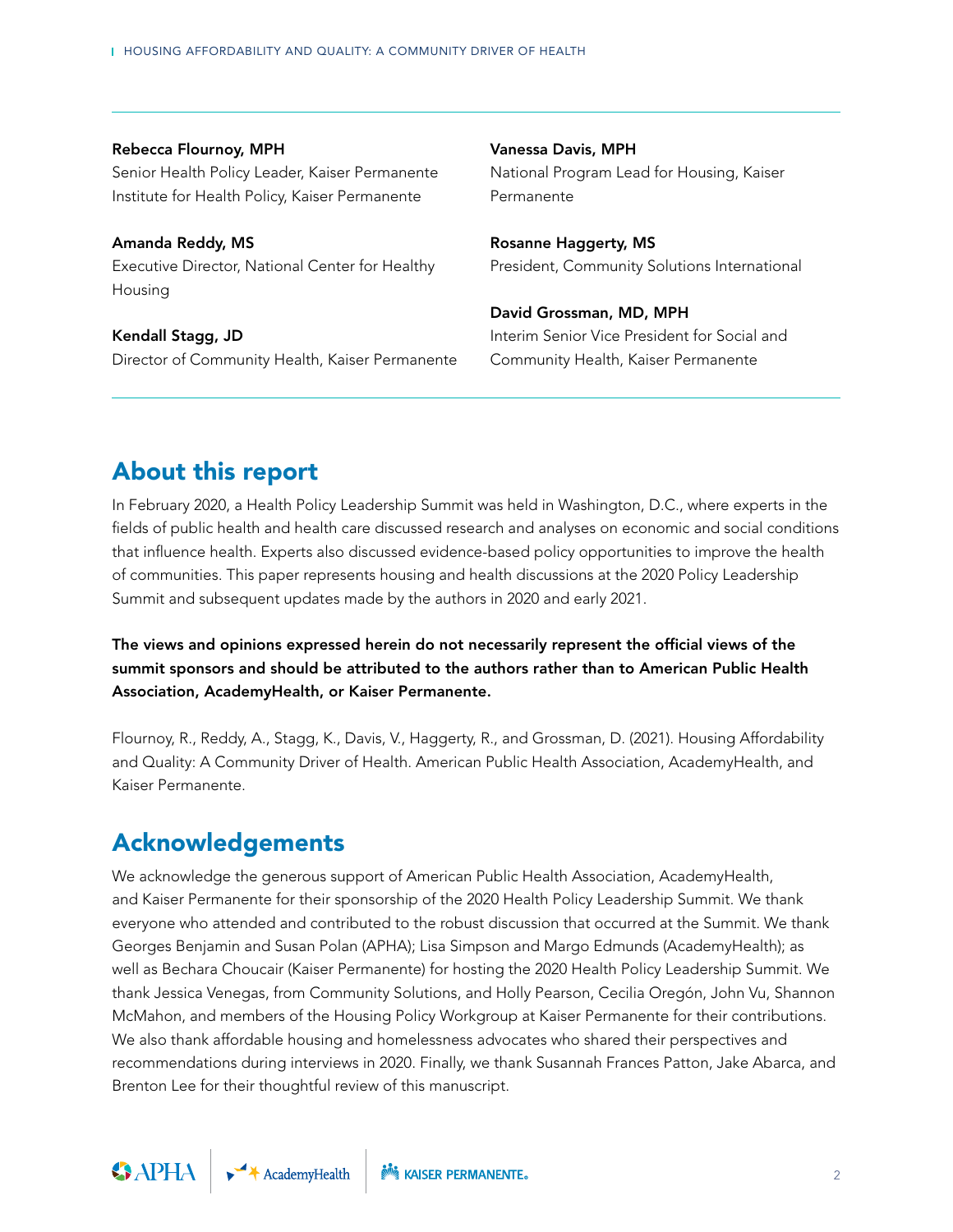## **Summary**

Housing is a powerful platform for transforming and supporting people's health and well-being. For most Americans, homes provide security and shelter. However, homes that are unaffordable or poorly constructed or maintained can significantly impact residents' health and safety. Much more needs to be done to make homes affordable, safe, and healthy for all Americans. Fortunately, there are many approaches that can increase housing stability, support healthier home environments, improve health, and increase health equity.

# Introduction

Housing affordability and quality impact health. Unstable housing situations increase the risk of poor health, affecting mental health and leading families to cut back on meals and postpone needed medical care.1 When faced with limited affordable housing options, people are sometimes forced to live in low-quality housing with possible lead exposure, poor ventilation, overcrowding, and other substandard conditions that can worsen health. $^2$  Others may be forced to relocate to areas that increase their commutes or have limited access to health-supporting parks and grocery stores.<sup>2</sup>

In some cases, low-income renters fall behind on rent and face eviction, which can result in homelessness, with particularly severe results. People experiencing homelessness face accelerated aging, which leads to unusually high rates of chronic illness and earlier deaths compared to the general population.3 Even without confronting homelessness, when faced with the threat of eviction, people are more likely to report poor health, high blood pressure, depression, anxiety, and psychological distress.4

Communities of color face significant housing challenges, a result of deep-rooted racial inequities that impact financial security. For example, from the 1930s through the 1970s, the federal government used a discriminatory, race-based housing loan appraisal system, referred to as redlining. This resulted in banks regularly denying loans to people of color and steering them away from many neighborhoods. Private real estate practices added to these challenges. At the same time, housing values rose in predominantly white neighborhoods, since residents had easy access to loans, and this helped white residents build wealth.<sup>5</sup>

Similarly, before the 2008 economic downturn, Black and Latinx borrowers were targeted by banks for mortgages with higher fees and interest rates than white borrowers with similar credit histories. As a result, many lost their homes to foreclosure when the housing market bubble burst.<sup>6</sup>

The COVID-19 pandemic is worsening housing challenges and racial inequities. Many people face housing-related stresses as unemployment soars, and people of color now face high risks of pandemicrelated economic challenges, housing insecurity, and greater exposure to poor housing conditions.<sup>7</sup>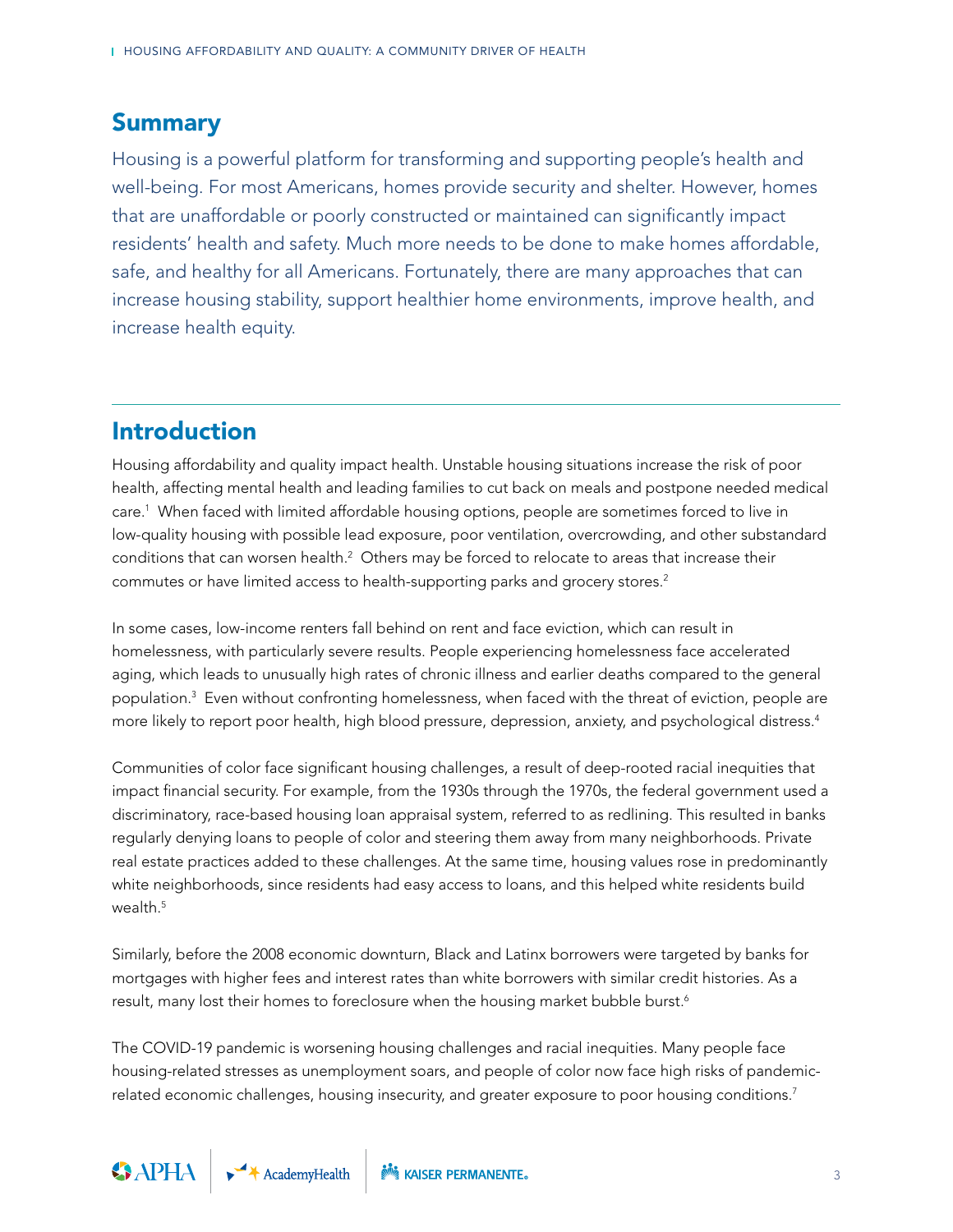Due to centuries of systemic racism, communities of color are less likely to own their homes and more likely to live in low-income neighborhoods and in substandard housing. Millions of renters in the U.S. could face eviction as a result of the pandemic, with communities of color disproportionately impacted.<sup>8</sup> At the height of the unemployment crisis in April, the overall U.S. unemployment rate rose to 14.7%, with even higher rates for Latinx Americans (18.9%) and Black Americans (16.7%).<sup>9</sup> Unemployment rates have dropped, but communities of color have been disproportionately impacted by wage and job losses. Without strong protections against evictions and rental assistance support, the pandemic will further compound economic and social disadvantages.

Staying home, a key approach to reduce risk, is not an option for people experiencing homelessness. As a result, they face an increased risk of contracting and transmitting COVID-19, compounded by high rates of underlying chronic conditions and acute illnesses, and stigma and discrimination that often makes it difficult to access services and supports. $^{\circ}$  Crowding in homeless shelters would increase risks, so many homeless response organizations and policymakers have developed clear protocols and creative approaches to reduce or avoid this crowding, such as repurposing unused hotels to provide temporary shelter. Related to the systemic housing and economic challenges described previously, Black Americans, American Indians, Alaska Natives, Native Hawaiians, Pacific Islanders, and Latinx Americans experience homelessness at higher rates than white residents.<sup>11</sup>

Stay-at-home orders can also pose challenges for residents living in substandard housing, with people of color disproportionately impacted.12 For people living in unsafe environments, increased time at home has the potential to increase exposure to lead, asthma triggers, and other housing hazards at the same time that access to services to screen for and address these hazards has been limited by social distancing requirements.

Policymakers, advocates, public health experts, and health system leaders are working to address both immediate housing needs during the pandemic and long-term challenges. Many strategies hold promise for improving housing access, stability, quality, and safety in ways that will improve health and support greater racial and health equity.

# Affordability and Access



#### Housing affordability and health

Unaffordable housing costs make it difficult for people to stay healthy. For example, low-income families in unaffordable housing situations are more likely to cut back on meals and postpone needed medical care than low-income families in stable housing.<sup>13</sup> Housing instability has been

associated with worse mental health, more physical health problems such as hypertension and heart disease, and increased health care utilization across the lifespan.<sup>1,14,15,16,17</sup> In addition, unaffordable housing can make it difficult for individuals to move out of unsafe living conditions (e.g., domestic violence, crowded housing, or poor-quality housing).18,19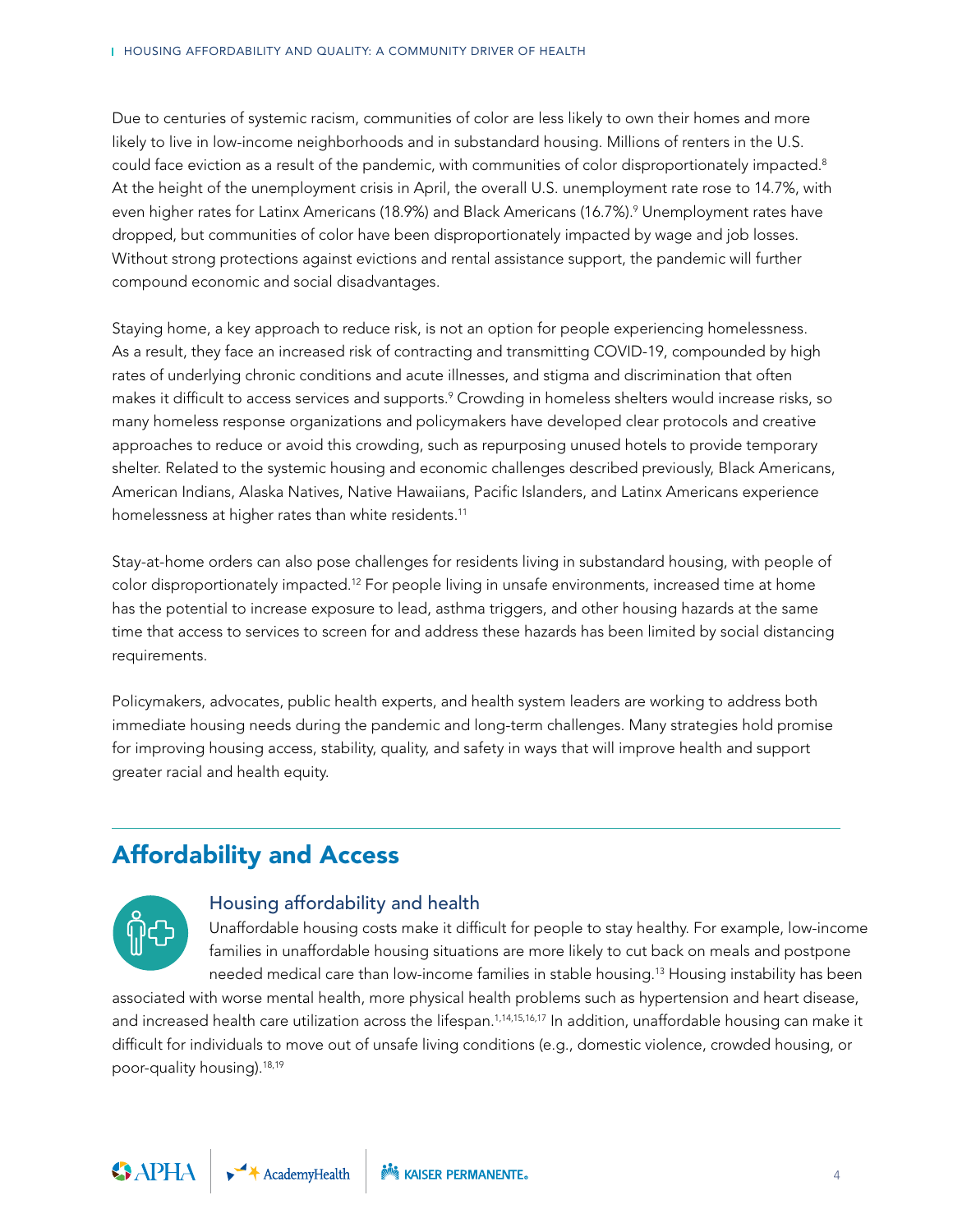For people who lose their housing, health impacts are particularly severe. People experiencing homelessness face more health challenges and more frequent hospitalization.3 Older people experiencing homelessness, an increasing proportion of the total homeless population, face disproportionately high rates of chronic illness and die at younger ages than the general aging population.20

Studies are finding that better access to affordable housing can improve health and reduce health care costs. For example, one study found that increasing access to affordable housing decreased emergency department use by 18%, increased less expensive primary care use by 20%, and decreased Medicaid expenditures by 12%. The impacts were most dramatic for people experiencing homelessness, seniors, and people with disabilities, but effects were also seen with affordable general family housing.<sup>21</sup>



## Affordable housing availability

In many urban and rural communities, local housing costs are too high, and little affordable rental housing is available. For every 100 extremely low-income renters, urban areas have 42 available and affordable units, and rural areas have 69 units.<sup>22</sup>

Half of Americans are "rent-burdened," paying more than 30% of household income for rent, with rent burdens highest among Black and Latinx households.23 Among people with extremely low incomes who are severely rent-burdened (paying more than half their incomes for housing), the vast majority are in the labor force, seniors, or people with disabilities.<sup>24</sup>



## Cost-Burdened Renters (Spending More Than 30% of Incomes on Housing) Tenure: Renters | Severity: Burdened | Poverty: All income levels | Year: 2017

*Data source: IPUMS USA | National Equity Atlas*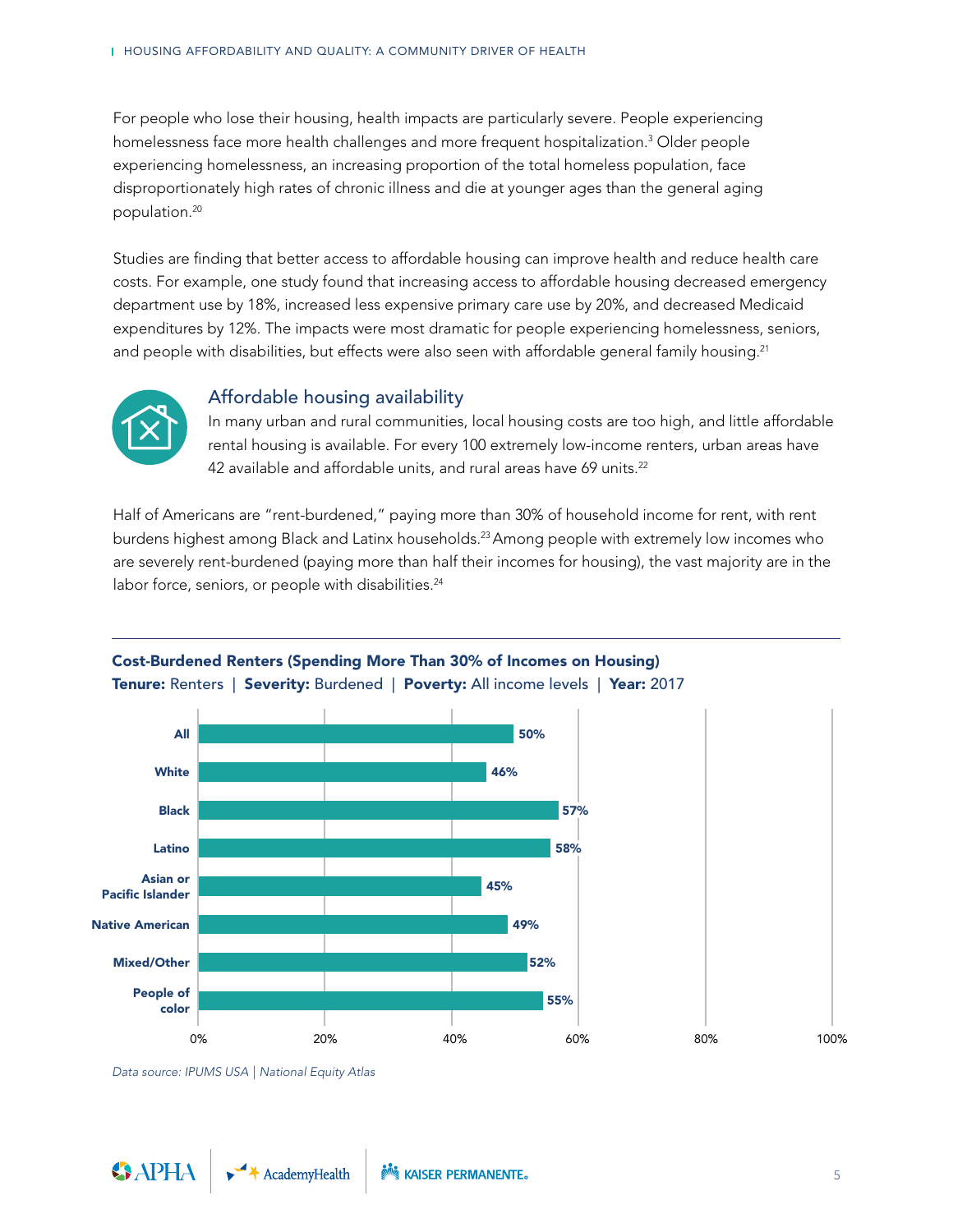New affordable housing is being built, but it barely replaces the affordable housing that is being converted to other uses or that becomes unaffordable. This can happen because of rent increases in the private market, or as affordability requirements attached to low-income housing developments expire over time.25 In a study of the nation's housing stock over 28 years, around 60% of low-cost units were converted to other uses, demolished, or became unaffordable.26 Acquiring and rehabilitating existing affordable housing is cheaper than building new housing, making it an important approach to help increase the total amount of affordable housing.



#### Rental support

The U.S. government, and sometimes state and local governments, help some low-income residents pay for the cost of housing through programs such as the Section 8 Housing Choice Voucher and HOME programs. There are, however, far more eligible applicants

than rental assistance programs can support. Only around one in four renters eligible for federal rental assistance receive it, due to limited available funding.<sup>27</sup> In addition, individual renter's subsidy needs continue to increase as the gap between renters' incomes and market-rate rents has grown.<sup>28</sup>

The COVID-19 pandemic and related economic crisis increased the risk of evictions, and policymakers passed eviction moratoriums in response. However, many could soon expire, even as renters still owe back-rent and landlords still need rental income. Around 10 million people, or 18% of renters in America, were behind in their rent payments at the beginning of January 2021. The typical delinquent renter now owes \$5,600, being nearly four months behind on their monthly payments – totaling \$57.3 billion owed for rent, late fees, and utilities.<sup>29</sup> More than \$46 billion in emergency rental assistance has been allocated through federal legislation in 2020 and 2021, but experts estimate that around \$57 billion is needed to fully address late rent and utility payments.<sup>30,31</sup>

Policymakers are debating proposals that could address these issues and help keep people housed. Beyond pandemic response, short-term emergency rental assistance is being explored as an approach to help low-income renters manage short-term financial challenges and stay stably housed.



## Homeownership financing and fairness

Some studies have found that homeowners report better physical and mental health compared to renters, even for homeowners with higher housing cost burdens (e.g., paying more than 30% of their income on housing). More recent studies, however, suggest that

this may only be true for adults whose homeownership is not threatened.<sup>17,32</sup> Homeowners in foreclosure may experience even worse physical and mental health outcomes than housing-cost burdened renters or homeowners with affordable mortgages.

A persistent homeownership gap exists between Black and white households, related to both income disparities and the racial wealth gap,<sup>33</sup> and the discriminatory lending practices noted earlier worsened these disparities. Latino and Native communities also face significant barriers to homeownership.<sup>34,35</sup> After the 2008 housing downturn, many people of color lost their homes to foreclosure, and this worsened their economic security and health. Policy approaches to homeownership should account for historical trends and strive to reduce racial inequities.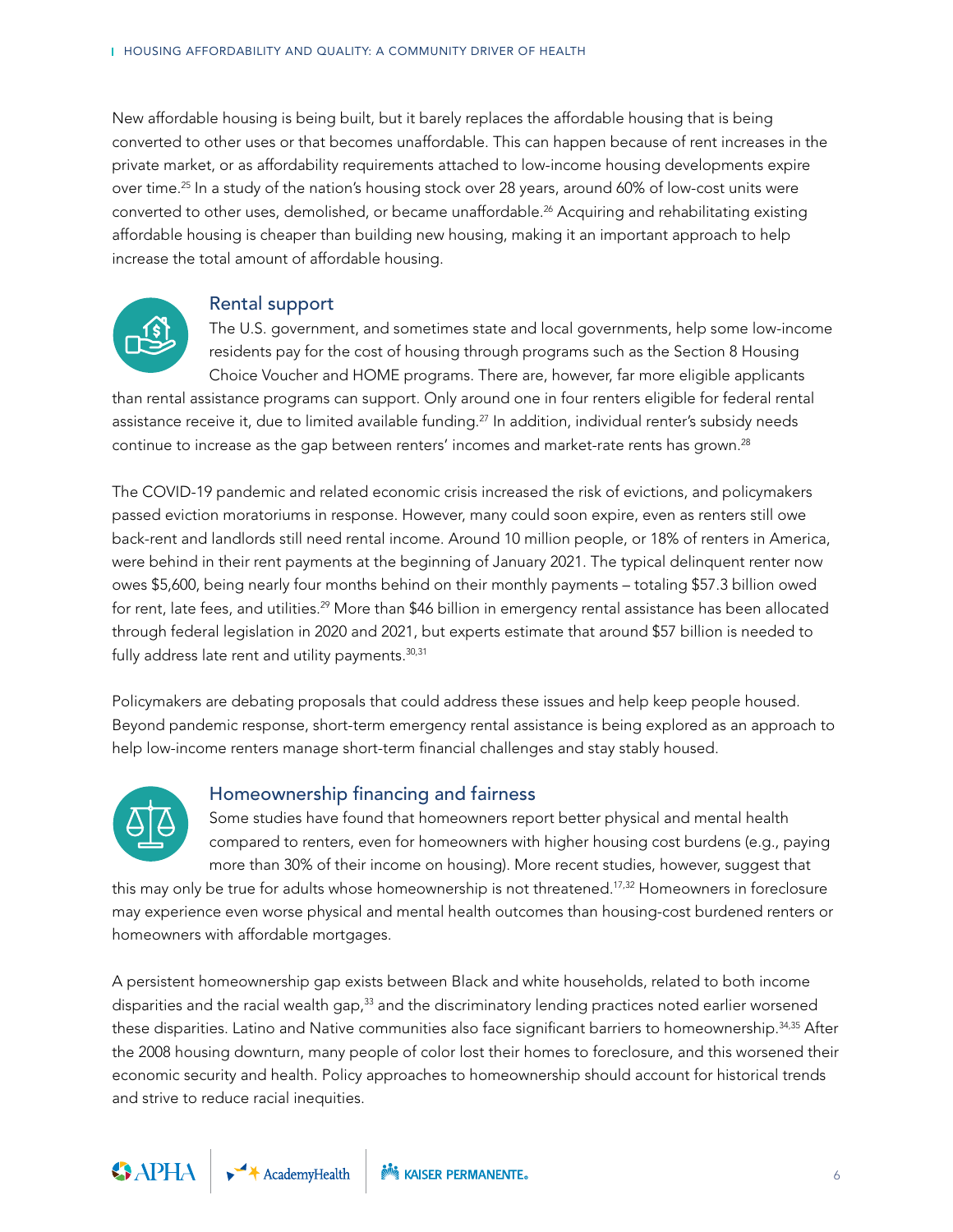

#### Homeless response systems

Leaders in this area highlight that homelessness should be rare, brief, and non-recurring. Some individuals need housing with intensive, wraparound supports, while others only need rental assistance or short-term support to help them get or maintain housing.

Interventions can improve people's health and can also result in cost savings.<sup>36</sup>

The National Alliance to End Homelessness defines effective homeless response as systems that house people as quickly as possible, divert people from potential homelessness, and align interventions and resources across programs in a coordinated way to achieve these goals.<sup>37</sup> To maximize impact, policymakers are exploring ways to ensure that the range of systems serving people who are homeless are well-coordinated, with alignment around data, priorities, and funding, with strong racial equity analyses and approaches.

For example, more than 80 communities participating in a national initiative known as Built for Zero that has demonstrated that coordinated, data-driven homeless response systems can drive populationlevel reductions in homelessness. Using what is called a by-name list, Built for Zero communities have a comprehensive accounting of every person experiencing homelessness in a geography, regardless of sheltered or unsheltered status, updated at least monthly. This real-time data is used to understand the dynamics of homelessness in the community, target system improvements and resources, and track whether interventions are driving population-level reductions. Built for Zero communities use a racial equity framework to understand disparities and needed change, with measures focused on decisionmaking power, lived experience, quality data, and systems outcomes.

# **Quality**



#### Housing quality and health

On average, Americans spend 70% of their time in residential environments, so home environments have a significant influence on health.<sup>38</sup> Time indoors can be even higher for vulnerable populations such as the elderly, disabled, or very young.

About 45 million metropolitan homes in the U.S. have one or more health and safety hazards, and these conditions can cause significant illness, injury, and death.<sup>39</sup> Housing-related illness and injury also are costly diseases for our society.

Persistent racial disparities in access to safe and healthy housing impact health outcomes. For example, 7.5% of non-Hispanic Black Americans live in substandard housing compared to only 2.8% of non-Hispanic white Americans. As a result of increased exposure to poor quality housing conditions, people of color have a higher prevalence of housing-related illness and injury.12

Housing challenges can be addressed, but lower-income homeowners and tenants may need assistance to ensure that problems are identified and improvements are made to reduce these risks.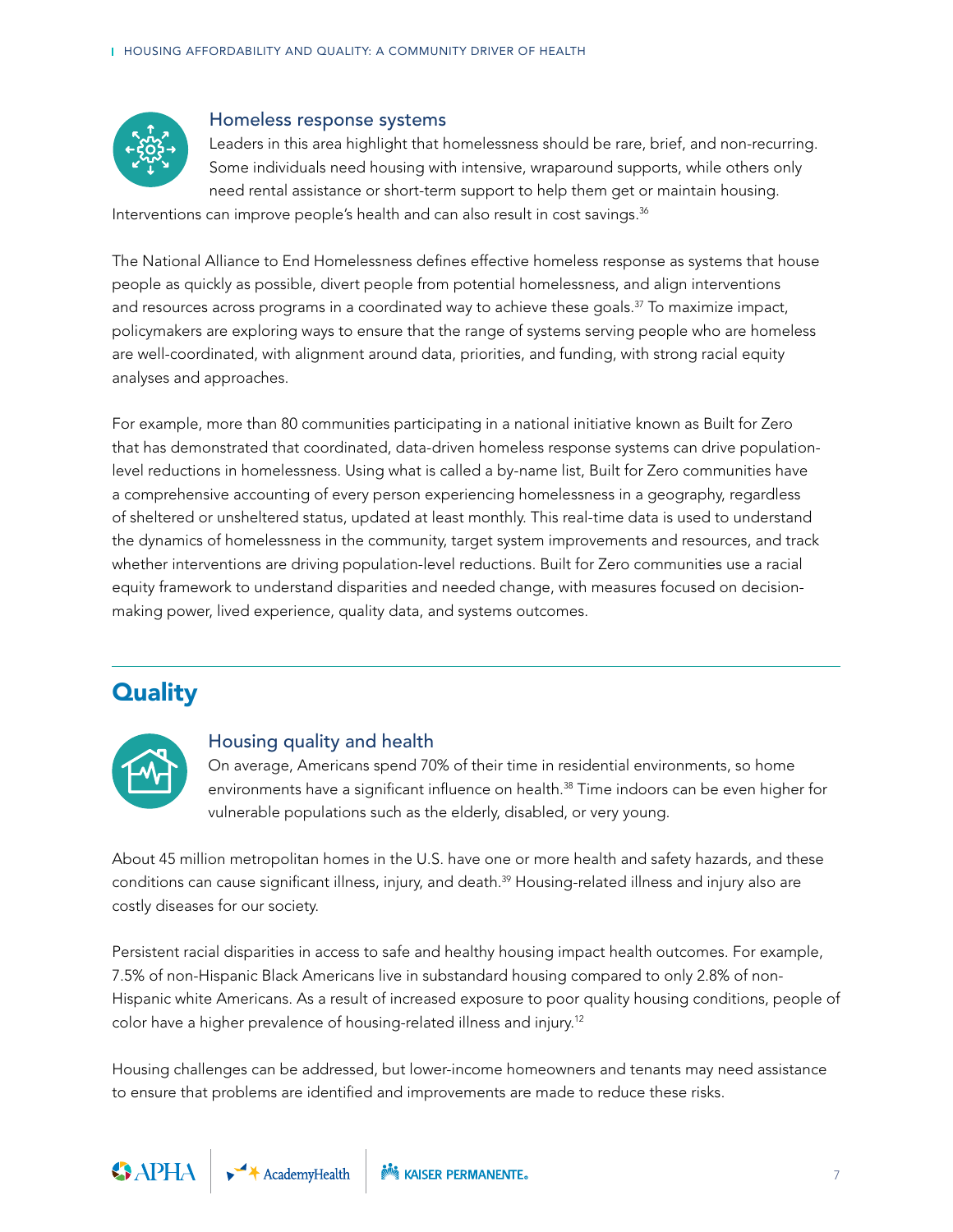For example, nearly 24 million people in the U.S. have asthma, and asthma attacks can be triggered by indoor housing conditions. $^2$  Asthma is the single most common chronic condition among children in the U.S., with children of color and children in families with low incomes facing higher rates of asthma and associated health challenges.<sup>40</sup> The economic burden of emergency department visits, hospitalizations, other health care utilization, and lost days of school and work adds up to approximately \$56 billion to \$63 billion annually in asthma-related costs.<sup>41,42</sup> Improving housing conditions can reduce exposure to asthma triggers.<sup>43</sup>

Lead poisoning affects half a million children, has lifelong consequences, and may also contribute to significant morbidity and mortality among adults.<sup>44,45</sup> Lower-income and communities of color face higher rates of lead poisoning.<sup>46</sup> A recent report estimated that removing lead paint from homes and replacing lead service lines could protect hundreds of thousands of children and provide a positive return on investment.45

Carbon monoxide poisoning is another housing quality challenge. According to the Centers for Disease Control and Prevention (CDC), more than 400 Americans die from unintentional carbon monoxide poisoning annually, more than 20,000 visit the emergency department, and more than 4,000 are hospitalized.47 Risks can be reduced through properly installed, maintained, ventilated heating systems and appliances, along with other safety and maintenance approaches.<sup>48</sup>

Residential fires, though declining, still account for nearly 2,700 deaths, over 10,000 injuries, and an economic loss of close to \$8 billion every year.<sup>49</sup> Fire risks can be reduced by ensuring adequate smoke alarm coverage and access to fire extinguishers and clear escape routes.

Injuries in the home, particularly a challenge for children and seniors, is another risk that can be reduced through improvements to home environments. This can include, for example, handrails, well-maintained flooring, and window guards.<sup>50,51</sup> Every 11 seconds, an older adult is treated in the emergency room for a fall, and the majority of these falls occur in or near home. The costs of these falls are expected to rise as the number of seniors continues to increase.<sup>52</sup>

Many of these and other housing quality problems are preventable, but people may be unaware of hazards in their homes. Some people need information about the hazards, but others need help making their home environment safer.

While the U.S. has made great progress in reducing some housing-related illnesses, such as childhood lead poisoning, to historic lows, more needs to be done. Decades of research and demonstration projects across the nation have shown that many health problems can be prevented through housing regulation, inexpensive repairs, ongoing maintenance, and small behavior changes.<sup>53,54,55</sup>

Programs and services to improve housing quality have both demonstrated improvements in health outcomes and provided a positive return on investment for health care and other sectors.45,47,56,57 For example, a recent analysis found substantial cost savings from lead control efforts. By replacing lead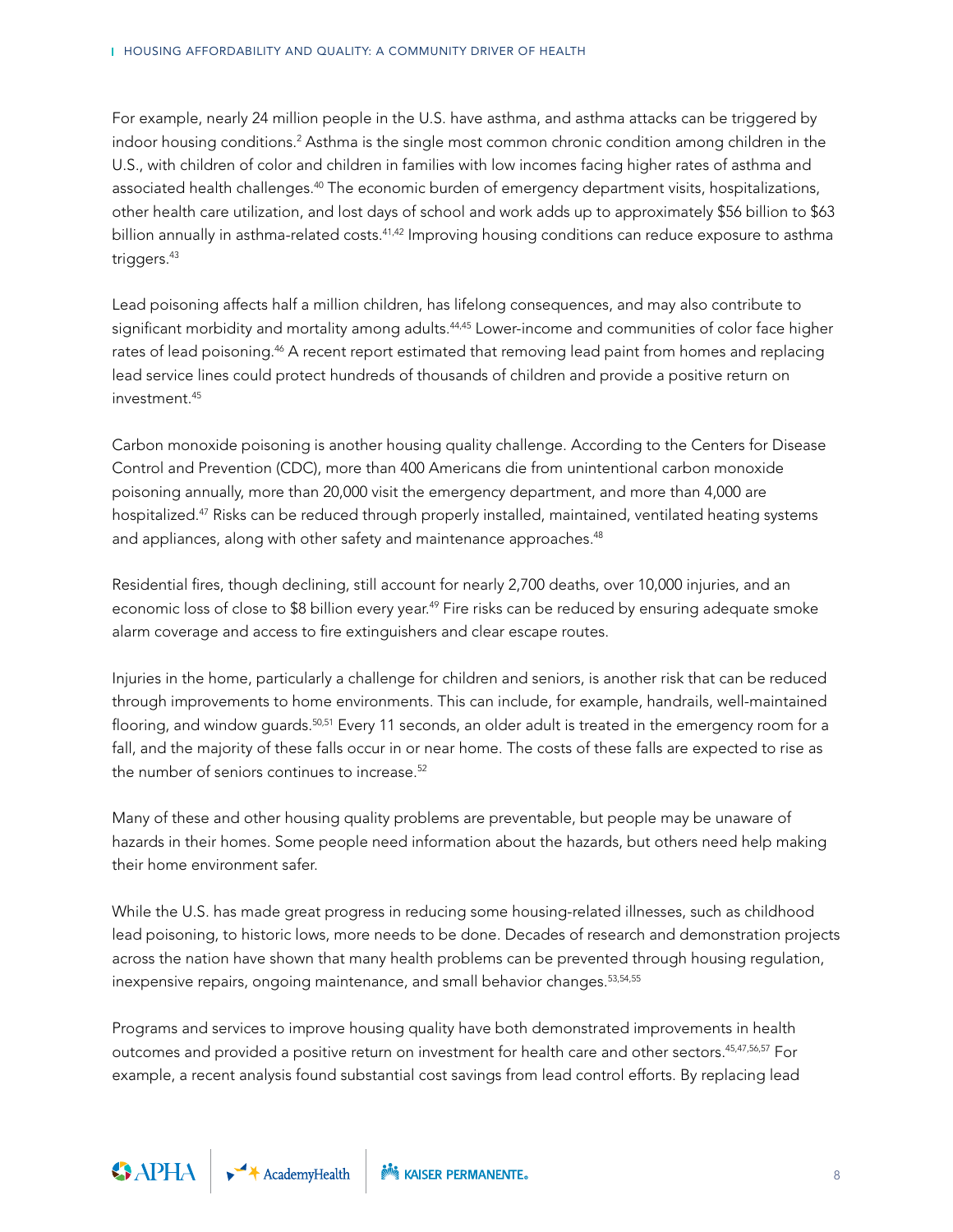service lines, investing in lead hazard control, and enforcing existing rules on lead-safe renovations and improvements, the country could save about \$1.33, \$1.39, and \$3.10, respectively, for every dollar invested.47

Similarly, several studies have confirmed the potential of home-based asthma services to reduce health care utilization costs. A 2017 analysis of a state-funded home-based environmental program estimated a return of \$2.03 to \$3.58 to Medicaid.<sup>57</sup>

There is great potential to improve population health by addressing the home environment, especially among low-income communities and communities of color who are disproportionately impacted by poor housing conditions.

# Strategies and action steps



## Coordination and messaging

Housing is both deeply personal and complex, involving a wide array of individuals, institutions, systems, policies, and environmental conditions. Discriminatory housing, zoning, and other policies by both the private and public sectors, and both historic and

ongoing, have made it challenging for communities of color to build wealth – and this has resulted in disparities in access to safe, high-quality housing, worsening disparities in health and other outcomes. Housing policy must address these structural inequities to expand housing access, advance racial justice, and increase health equity.

In addition, policies and programs that seek to address homelessness and housing quality problems must understand the personal and sensitive nature of these interventions. People experiencing homelessness sometimes have significant histories of trauma that further exacerbate distrust or reluctance to engage with government or health systems. Addressing this requires culturally responsive and trauma-informed outreach and support for housing navigation, tenancy sustaining services, and other wraparound services and supports when needed. In housing quality interventions, there may be an inappropriate tendency to rely too heavily on individual responsibility or to unfairly blame residents for poor housing conditions. Some tenants, such as undocumented residents, may distrust government, and this distrust needs to be understood and addressed. The division of responsibility between landlords and tenants also adds complexity to these interventions. These challenges can be addressed, and there is evidence that policies and programs to improve housing access and quality can significantly improve health.

The health care sector is increasingly interested in addressing housing needs, given connections to health outcomes and health equity. Health system engagement has taken a variety of forms, including impact investments for affordable housing development and preservation, financial commitments for a variety of housing efforts through hospital community benefits programs, Medicaid waivers or state plan amendments to address housing needs, land trusts for affordable housing development, emergency rental assistance, advocacy for housing bonds and other housing policies, financial support for housing quality improvements, and participation in coalitions advocating for change. The Healthcare Anchor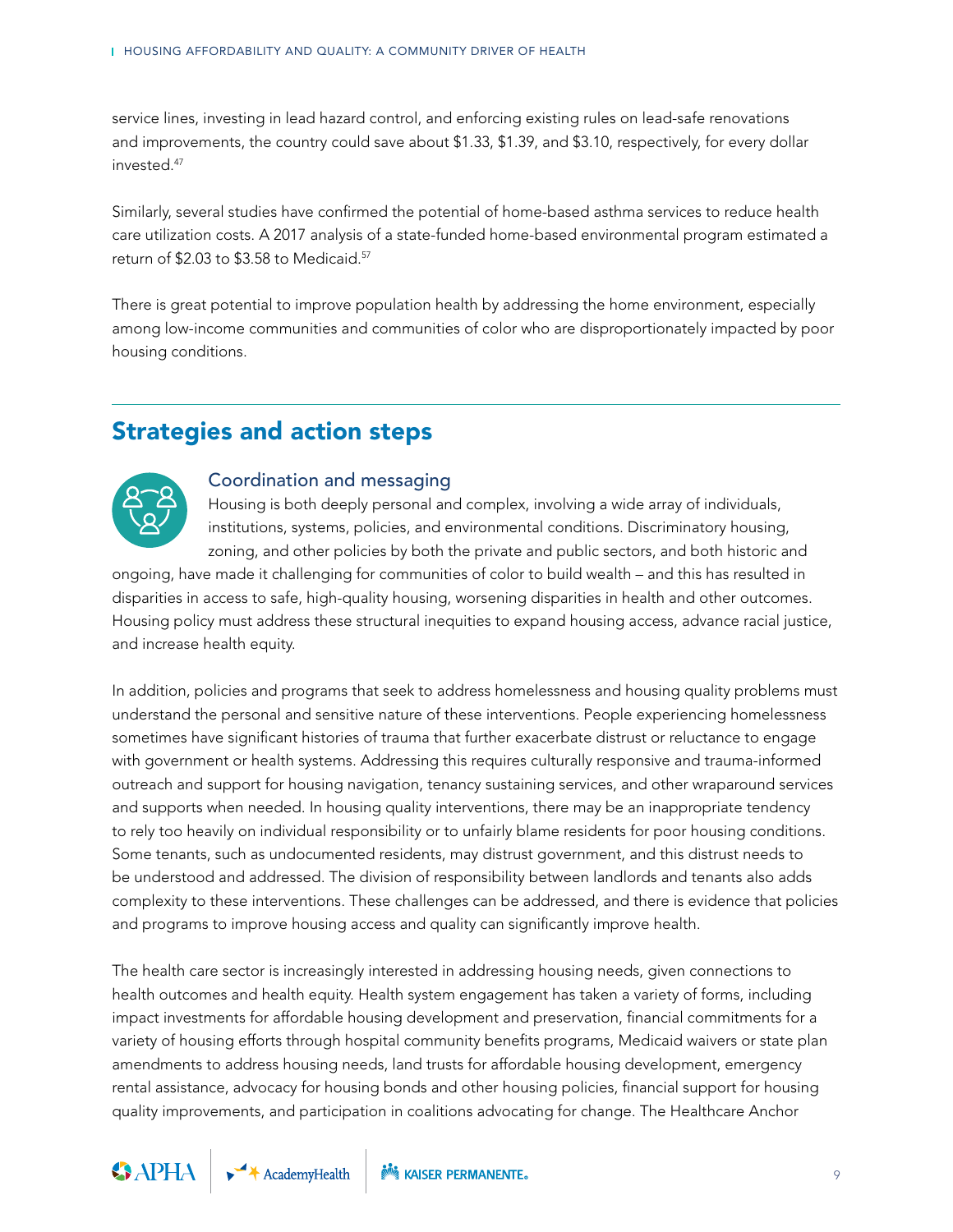Network, a coalition of more than 60 health care systems working to more fully harness their institutional and operational resources to benefit the communities they serve, has connected health system leaders with housing advocacy opportunities and provides helpful resources and support.

Researchers have found that highlighting the link between housing and health is a powerful way to build support for housing policies and investments. They note that to maximize impact, messages need to focus on solutions and counter the perception that the housing problem is too large and complex to fix. Messages also should spotlight underlying values related to housing, like economic security, opportunity, stability, and fairness. Researchers also encourage advocates to highlight the need for collective, rather than individual-level, responses and to focus on interdependence, racial and economic inclusion, and a positive vision for the future.58,59



#### Public sector engagement across multiple levels of government

At the federal level, several different agencies play roles in promoting safe, healthy, and affordable housing. This includes the U.S. Department of Housing and Urban Development, the Department of the Treasury, the Centers for Disease Control and Prevention, the

Department of Energy, the Environmental Protection Agency, and the Centers for Medicare and Medicaid Services, as well as housing programs within other agencies to address issues such as veterans housing, housing for American Indians and Alaska Natives, and rural housing.

At the state and local level, it is important to understand the interaction of federal, state, and local agencies in each state or community. For example, some policy solutions like housing codes and proactive rental inspection are often controlled locally but may be affected by state-level preemption policies, which occur when a higher level of government removes regulatory control from a lower level of government, sometimes preventing more robust protections. Similarly, some policies (e.g., Medicaid coverage of services, Low Income Housing Tax Credit programs) are influenced and shaped at the state level but must conform with federal rules and guidelines.

There are important differences in the way that the housing and public health communities think about and approach housing. An awareness of these differences is critical to bridging the divide between the entities and creating effective, comprehensive housing solutions. Many promising strategies to improve access to affordable, healthy housing have been identified, with housing and public health leaders aligning to support and expand these efforts. Focusing on racial equity across approaches, with leadership from communities most affected, will increase effectiveness and impact.



## Affordability and access

• Tax credits and rental assistance: Federal strategies like the Low-Income Housing Tax Credit program, federal rental assistance programs such as the Section 8 Housing Choice Voucher program, and other federal programs can increase the amount of affordable housing being developed and preserved, and help low-income residents to find and secure healthy, affordable housing. Policymakers can expand funding for these approaches, supporting additional housing development and ensuring that more people eligible for rental assistance can access that assistance.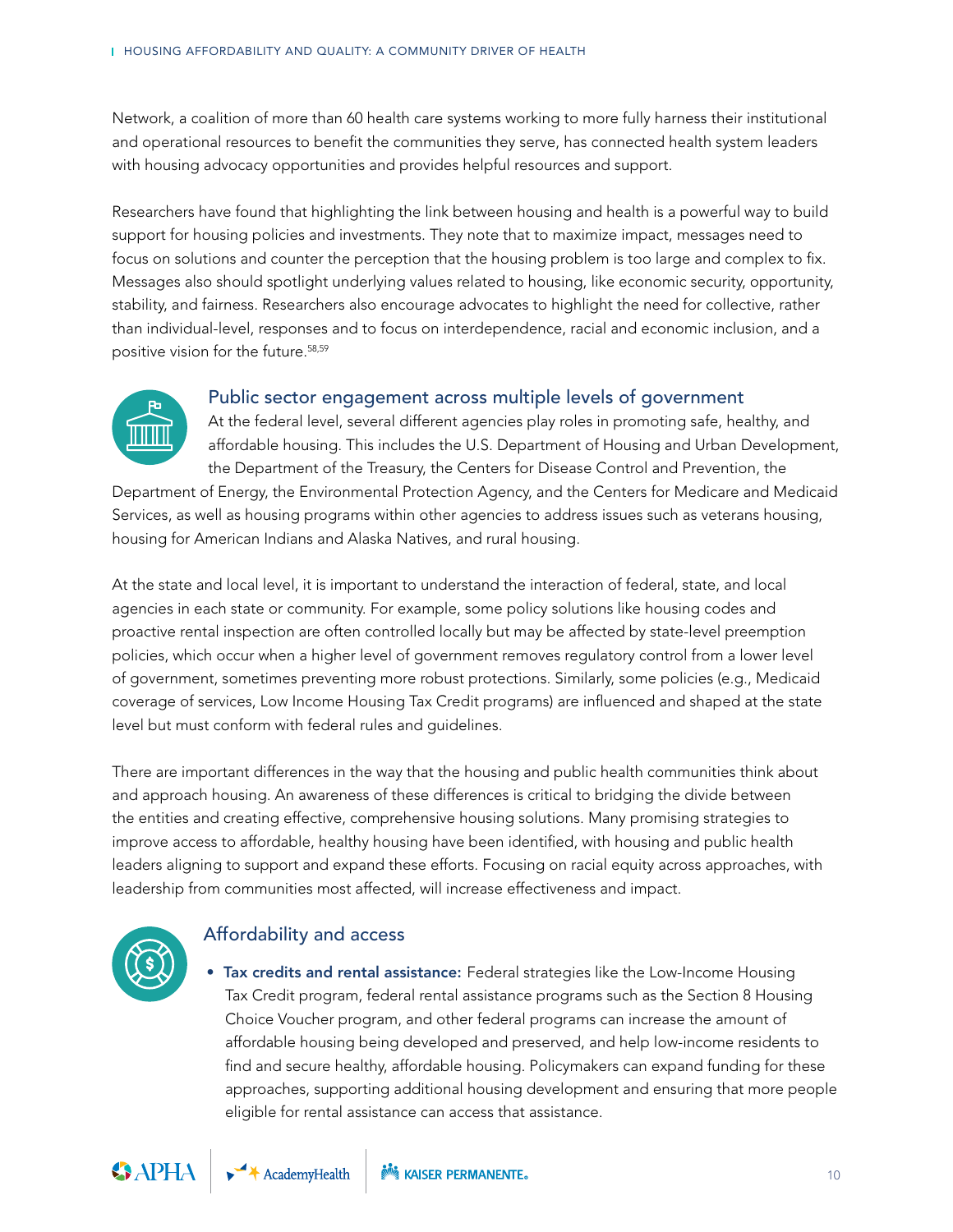- Eviction risk reduction: Some policymakers passed temporary bans on evictions during the pandemic to reduce the risk of financial challenges that would lead to increased homelessness. As these moratoriums expire, many renters then will face the challenge of paying rent for the current month and for any additional rent payments they missed. Policymakers are looking at rental assistance as a potential approach to support tenants and help landlords through these challenges.
- Emergency rental assistance: Short-term rental assistance for people experiencing a financial emergency can help them maintain stable housing. Pilot programs have used Medicaid Flexible Benefits funds and private grants, helping people stay housed while experiencing a health crisis.<sup>60</sup> Federal and state policymakers are exploring emergency rental assistance approaches, beyond any measures to address the COVID-19 pandemic, as a strategy to help reduce housing instability.
- Bond measures and housing trust funds: State and local bond measures are often used to support affordable housing development and preservation. Health systems have joined with other community stakeholders to support these bond measures. To provide a more consistent source of funding, some local and state governments are creating housing trust funds.
- Community land trusts: States and municipalities can help support community land trusts, through financing or land. Community land trusts allow nonprofit, communitybased organizations to own housing and use long-term renewable leases to expand housing access for people with lower incomes. These land trusts can allow tenants to build equity and avoid displacement, keeping some of the increased property value when they sell their homes, while some of the increased value goes to the land trust to keep the housing affordable for the next lease-holder. Some health systems have invested in community land trusts to expand affordable housing access.
- Zoning and land use policies: Zoning, other land-use restrictions, and unpredictable, lengthy permitting processes can limit housing production. Some cities are exploring opportunities to change these dynamics. This includes, for example, policies to permit multi-family housing or accessory dwelling units in residential areas, and inclusionary zoning policies requiring or incentivizing a minimum amount of low-income housing in new market-rate developments. When implemented effectively, some zoning and land use approaches can help desegregate housing.
- Fair lending practices: Low- and moderate-income people need access to fair financing, with protections to ensure that everyone is treated justly and equitably. Policymakers are working to ensure adequate federal oversight of fairness-in-lending standards for banking and loan institutions to promote equitable access to credit and expanded access to home ownership.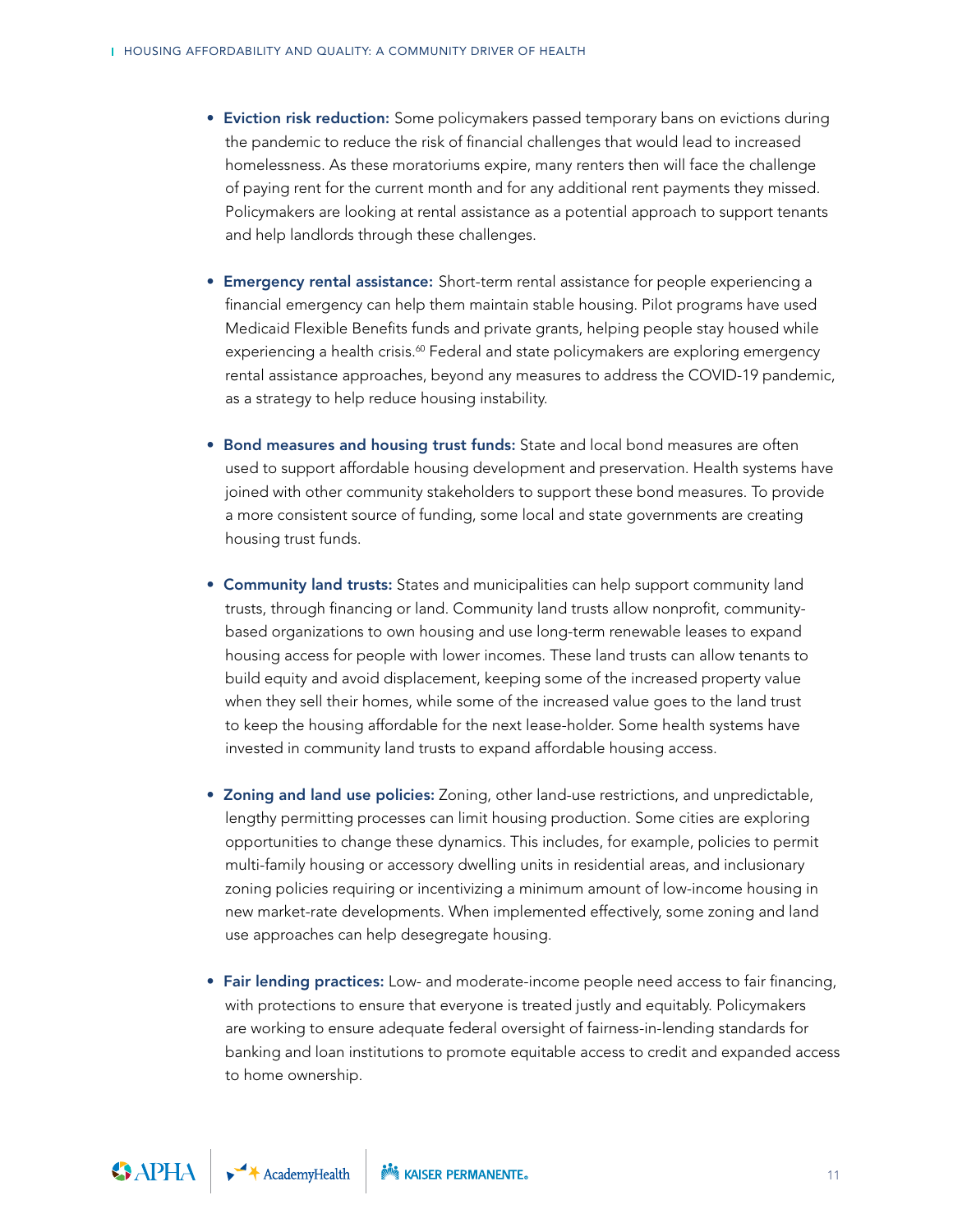- Tenant protections: State and local policymakers can adopt or strengthen enforcement of policies that support tenants, such as free legal assistance, fair housing laws, and source of income non-discrimination. Some policies require owners to give tenants in multi-unit housing increased advance notice when their building is about to be sold. This provides more time to find a new home, and policies can be structured to help tenants assemble funds to collectively purchase the property or work with nonprofits to purchase it and preserve affordability.
- Homeless response systems: Federal and state policymakers can advance policies to improve coordination in addressing homelessness, which can range across multiple agencies and departments. Requirements for quality, real-time data, a focus on equity, and population-level coordination of local efforts, coupled with accountability for reducing homelessness, could make it easier to combine funds from a range of sources to meet client needs more effectively and efficiently.



#### Housing quality

- Housing codes: Building codes may contain undefined terms such as "safe" or "decent" that are subject to varied interpretation. This can lead to uneven, and often inequitable, application for protecting and supporting health. Tools like the National Healthy Housing Standard provide language that can be used to create more robust and protective housing codes.
- Proactive rental inspection: In traditional complaint-based systems, undocumented and low-income residents may fear repercussions for reporting poor housing conditions. When designed well, local proactive rental inspection programs can improve housing conditions, reduce the risk of displacement, and support property owners in correcting violations.
- Smoke-free multi-unit housing: One in four Americans live in multi-unit housing where, in the absence of smoke-free policies, they may be exposed to secondhand smoke. State and local policymakers can promote smoke-free multi-unit housing policies to address this challenge.
- Lead hazard control: At the local level, reviewing lead hazard control, replacing lead service lines, and enforcing the Renovation, Repair, and Painting (RRP) Rule can all help reduce lead exposure, decrease disparities, and provide a positive return on investment.
- Property transactions: At the local level, property transactions provide an ideal opportunity to identify and address hazards, particularly when remediation strategies can be built into the financing. These transactions include property changes to new owners or tenants, as well as applications for construction permits. Policymakers can use property transactions as opportunities to detect and mitigate radon, lead, and other housing hazards.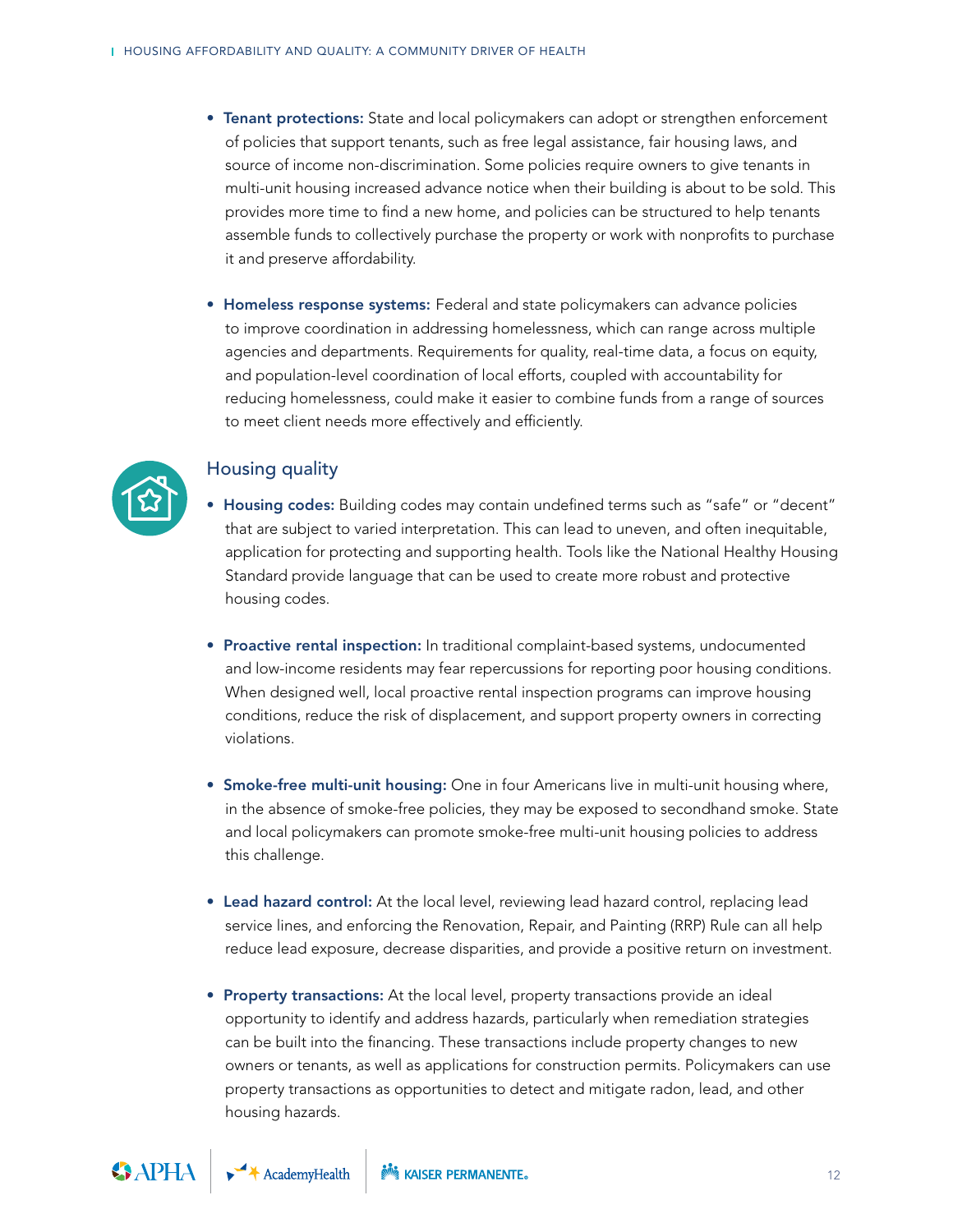- Housing repair support: Low- and middle-income rental property owners may have limited funds to make needed repairs, and available enforcement mechanisms may create additional stress instead of incentivizing compliance. Policymakers can support low- and no-interest loan programs to assist property owners in identifying and addressing hazards. These loans can be especially useful if funds are available to singlefamily homes that may not be covered by rental inspection programs.
- Medicaid waivers and amendments: Policymakers at federal and state levels can support housing quality through Medicaid waivers or state plan amendments that allow Medicaid to financing a variety of support services related to securing housing and supporting tenancy. In general, Medicaid continues to not provide rental assistance, though there are waivers that have been granted to assist with short-term housing payments.
- Workforce training and credentialing: Although there are several proven strategies to improve housing quality, the lack of enough trained workforce is a barrier to scaling up these efforts in many communities. Housing and code inspectors, home-visiting health professionals such as visiting nurses, and home maintenance professionals such as contractors or painters, could help identify housing quality problems. Cross-training initiatives among government agencies can help increase capacity, even when funding for new hires is absent.
- Data collection: At the local, state, and national levels, information about different exposures and health outcomes are controlled by different entities and collected and shared in ways that make them difficult to synthesize. Policymakers are working to improve data on housing affordability and housing conditions to improve data collection and reduce silos.

## Impact

Housing provides a unique and powerful platform for transforming communities, improving resident health and well-being, and advancing health equity. Across policy approaches, several features can support effective implementation and greater impact.

Improving data quality can help ensure adequate understanding of issues that need attention and suggest ways to more effectively prioritize and allocate resources. This can also help stakeholders track progress and demonstrate the need for and outcomes that result from continued investment. Disaggregating by race and ethnicity, in addition to other demographics such as gender, age, and veteran status, provides important information to help identify challenges and solutions.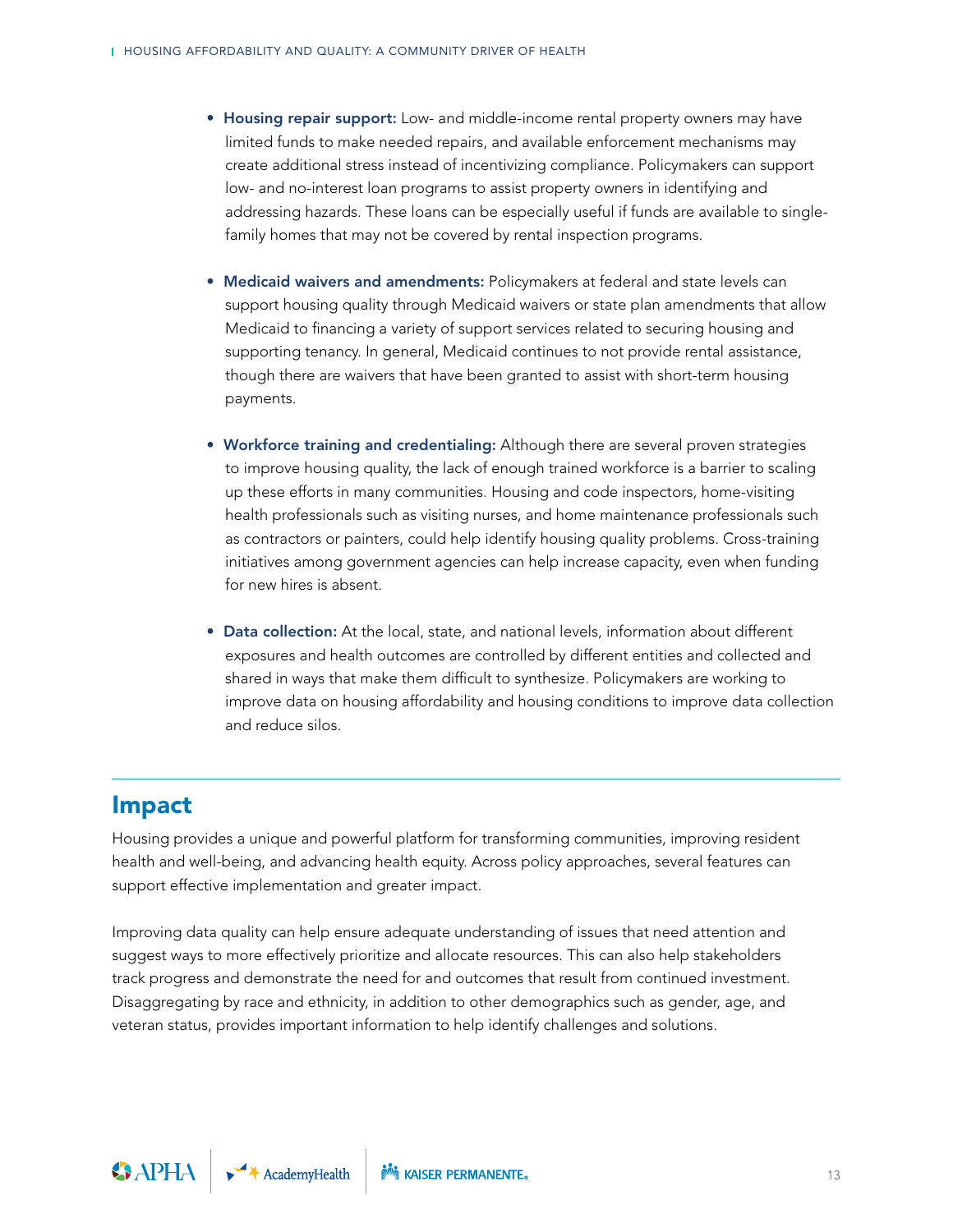Cross-sector partnerships can help improve short-term success and long-term sustainability, and strong participation and leadership by communities disproportionately impacted by housing challenges – including communities of color, low-income communities, and undocumented residents – is critical. Building and maintaining relationships takes time, resources, and commitment. Funders should encourage collaborative efforts and ensure that organizations and individuals representing disproportionately impacted communities are adequately compensated for their contributions.

Funding sources that are sufficient, sustainable, and strike the right balance of focus and flexibility are needed, with targeted funding to support sustained participation and leadership by communities of color. Most current funding sources are heavily siloed, which can constrain partnerships or create unhelpful competition for resources. Increasing flexibility, while also ensuring accountability, can spur innovation and help communities invest in partnerships and adapt strategies in ways that are meaningful and capitalize on local assets to achieve impact.

Leveraging these strategies will allow stakeholders at federal, state, and local levels to successfully implement proven strategies and unleash the power of housing to improve health and well-being. By capitalizing on existing evidence and building on community knowledge and experience, leaders can advance policy solutions that increase access to affordable, stable, safe, and healthy housing, advance racial justice, promote greater health equity, and ensure more people can live healthy lives.

# References

- 1. Kushel, M.B., Gupta, R., Gee, L., Haas, J.S. (2006). Housing Instability and Food Insecurity as Barriers to Health Care Among Low-Income Americans. *Journal of General Internal Medicine*, 21(1), 71-77. https://dx.doi. org/10.1111%2Fj.1525-1497.2005.00278.x and Taylor, L. (2018) Housing and Health: An Overview of the Literature. *Health Affairs*. doi: 10.1377/hpb20180313.396577
- 2. Lubell, J., Morley, R., Ashe, M., Merola, L., Levi, J. (n.d.) *Housing and Health: New Opportunities for Dialogue and Action*. National Center for Health Housing. Retrieved from https://changelabsolutions.org/sites/default/files/ Health%20%20Housing%20New%20Opportunities\_final.pdf
- 3. Maness, D., Khan, Muneeza. (2014). Care of the Homeless: An Overview. *American Family Physician*, 89(8), 634-640. Retrieved from https://www.aafp.org/afp/2014/0415/p634.html and Brown, R., et al. (2017). Geriatric Conditions in a Population-Based Sample of Older Homeless Adults. *Gerontologist*, 57(4), 757-766. doi: 10.1093/geront/gnw011
- 4. Vásquez-Vera, H., Palència, L., Magna, I., Mena, C., Neira, J., Borrell, C. (2017). The threat of home eviction and its effects on health through the equity lens: A systematic review. *Social Science Medicine*,175,199-208. doi:10.1016/j. socscimed.2017.01.010
- 5. Rothstein, R. (2017) T*he Color of Law: A Forgotten History of How Our Government Segregated America*. New York; London: Liveright.
- 6. Department of Justice, Office of Public Affairs. (2011). Justice Department Reaches \$335 Million Settlement to Resolve Allegations of Lending Discrimination by Countrywide Financial Corporation. Retrieved from https://www. justice.gov/opa/pr/justice-department-reaches-335-million-settlement-resolve-allegations-lending-discrimination
- 7. Lake, J. (2020) *The Pandemic Has Exacerbated Housing Instability for Renters of Color*. Center for American Progress. Retrieved from https://www.americanprogress.org/issues/poverty/reports/2020/10/30/492606/pandemicexacerbated-housing-instability-renters-color/
- 8. Benfer, E., et al. (2020). *The COVID-19 Eviction Crisis: an Estimated 30-40 Million People in America Are at Risk*. Aspen Institute. Retrieved from https://www.aspeninstitute.org/blog-posts/the-covid-19-eviction-crisis-anestimated-30-40-million-people-in-america-are-at-risk/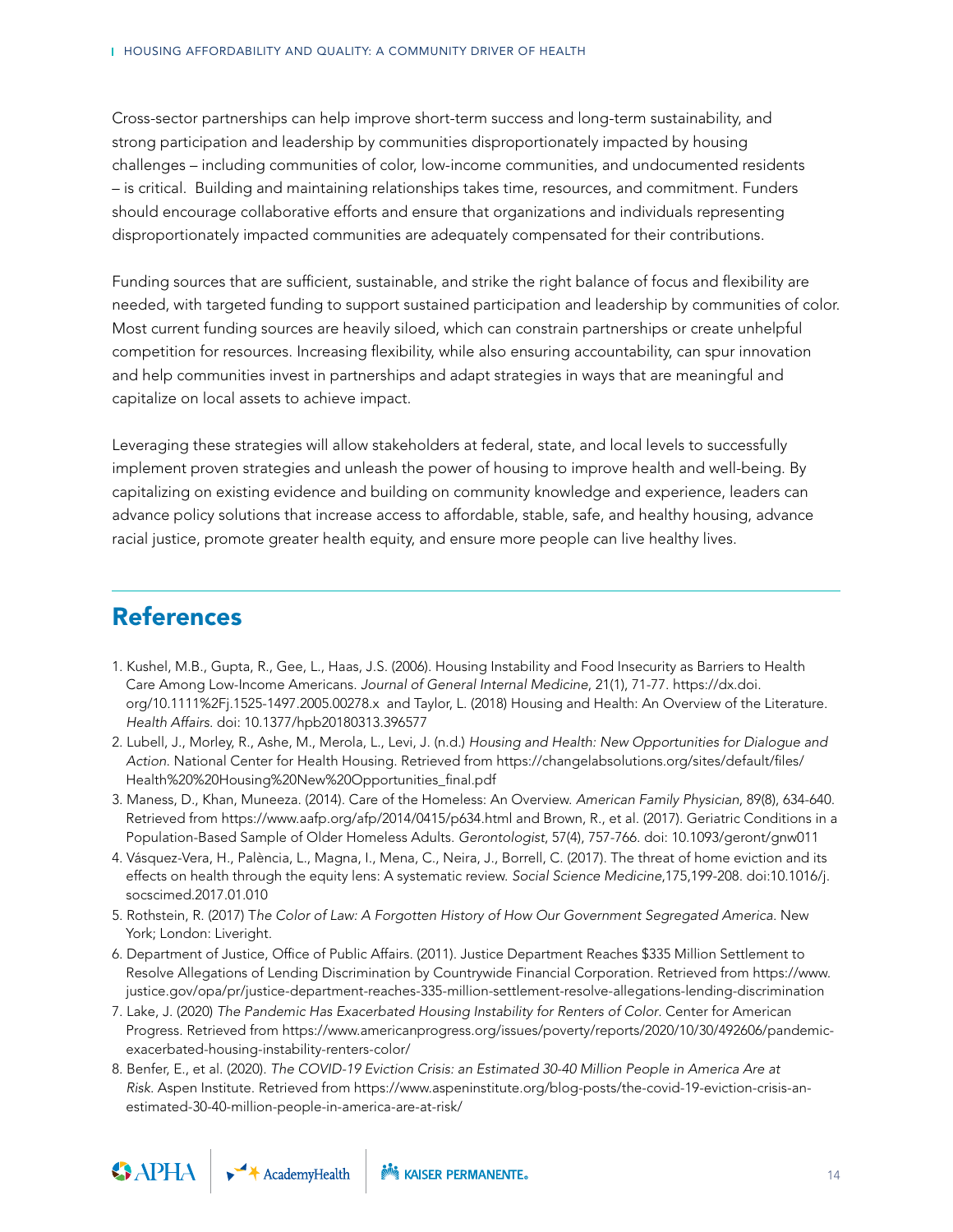- 9. United States Department of Labor, U.S. Bureau of Labor Statistics (2020). Employment Situation News Release. Retrieved May 5, 2020, from https://www.bls.gov/news.release/archives/empsit\_05082020.htm
- 10. National Health Care for the Homeless Council. (2020). COVID-19 & the HCH Community: Needed Policy Responses for a High-Risk Group. Retrieved from https://nhchc.org/wp-content/uploads/2020/03/Issue-brief-COVID-19-HCH-Community.pdf
- 11. National Alliance to End Homelessness (2020). *Racial Inequalities in Homelessness, by the Numbers*. National Alliance to End Homelessness. June 1, 2020, retrieved from https://endhomelessness.org/resource/racialinequalities-homelessness-numbers/#:~:text=African%20Americans%20make%20up%2013,share%20of%20 the%20homeless%20population.
- 12. Jacobs, D. (2011). *Environmental Health Disparities in Housing*. American Journal of Public Health, 101(Suppl 1):S115.
- 13. Kushel, M.B., Gupta, R., Gee, L., Haas, J.S. (2006). Housing Instability and Food Insecurity as Barriers to Health Care Among Low-Income Americans. *Journal General Internal Medicine*, 21(1), 71-77. https://dx.doi. org/10.1111%2Fj.1525-1497.2005.00278.x
- 14. Cutts, D.B., Meyers, A.F., et al. (2011). U.S. Housing Insecurity and the Health of Very Young Children. *American Journal of Public Health*, 101(8), 1508-1514. https://dx.doi.org/10.2105%2FAJPH.2011.300139
- 15. Gilman, S. E., Kawachi, I., Fitzmaurice, G.M. & Buka, S.L. (2003). Socio-economic Status, Family Disruption and Residential Stability in Childhood: Relation to Onset, Recurrence and Remission of Major Depression. *Psychological Medicine*, 33(8), 1341–1355. https://doi.org/10.1017/s0033291703008377
- 16. March, E., Ettinger de Cuba, S., Cook, J., Bailey, K., Cutts, D.B., Meyers, A.F., & Frank D.A. (2011). Behind Closed Doors: The Hidden Health Impacts of Being Behind on Rent. *Children's Health Watch*. https:// childrenshealthwatch.org/wp-content/uploads/behindcloseddoors\_report\_jan11-.pdf
- 17. Pollack, C.E., Griffin, B.A., & Lynch, J. (2010). Housing Affordability and Health Among Homeowners and Renters. *American Journal of Preventive Medicine*, 39(6), 515–521. https://doi.org/10.1016/j.amepre.2010.08.002
- 18. Clough, A., Draughon, J., Njie-Carr, V., Rollins, C., & Glass, N. (2014). 'Having Housing Made Everything Else Possible': Affordable, Safe and Stable Housing for Women Survivors of Violence. *Qualitative Social Work*, 13(5), 671–688. https://doi.org/10.1177/1473325013503003
- 19. Ponic, P., Varcoe, C., Davies, L., Ford-Gilboe, M., Wuest, J., & Hammerton, J. (2011). Leaving ≠ Moving: Housing Patterns of Women Who Have Left an Abusive Partner. *Violence Against Women* 17(12), 1576–1600. https://doi. org/10.1177/1077801211436163
- 20. Brown, R.T., Hemati, K., Riley, E.D., Lee, C.T., Ponath, C., Tieu, L., Guzman, D., Kushel, M.B. (2017). Geriatric Conditions in a Population-Based Sample of Older Homeless Adults. *Gerontologist*, 57(4), 757-766. https://doi. org/10.1093/geront/gnw011
- 21. Wright, B., Li, G., Weller, M., Vartanian, K., Saul, A., Gladstone, C., Matsumoto, M., Klink, H. (2016). *Health in Housing: Exploring the Intersection Between Housing and Health Care*. Portland (OR): Center for Research and Outcomes and Enterprise Community Partners, Inc.
- 22. Getsinger, L., Posey, L., MacDonald, G., Leopold, J. (2017). *The Housing Affordability Gap for Extremely Low-Income Renters in 2014*. Washington: The Urban Institute.
- 23. PolicyLink (2019). *National Equity Atlas [Internet]*. Retrieved from: https://nationalequityatlas.org/indicators/ Housing\_burden.
- 24. Yentel, D. (2018). *Testimony Presented to the Financial Services Committee of the United States House of Representatives*. 115th Congress.
- 25. Joint Center for Housing Studies of Harvard University. (2018). *The State of the Nation's Housing 2018*. Retrieved from https://www.jchs.harvard.edu/state-nations-housing-2018
- 26. Weicher, J.C., Eggers, F.J., Moumen, F. (2017). *The Long-Term Dynamics of Affordable Rental Housing*. Washington, DC: Hudson Institute.
- 27. Center on Budget and Policy Priorities. (2017). Three Out of Four Low-Income At-Risk Renters Do Not Receive Federal Rental Assistance. Retrieved from https://www.cbpp.org/three-out-of-four-low-income-at-risk-renters-donot-receive-federal-rental-assistance
- 28. Center for Housing Studies of Harvard University. (2018). The State of the Nation's Housing 2018. Retrieved from https://www.jchs.harvard.edu/state-nations-housing-2018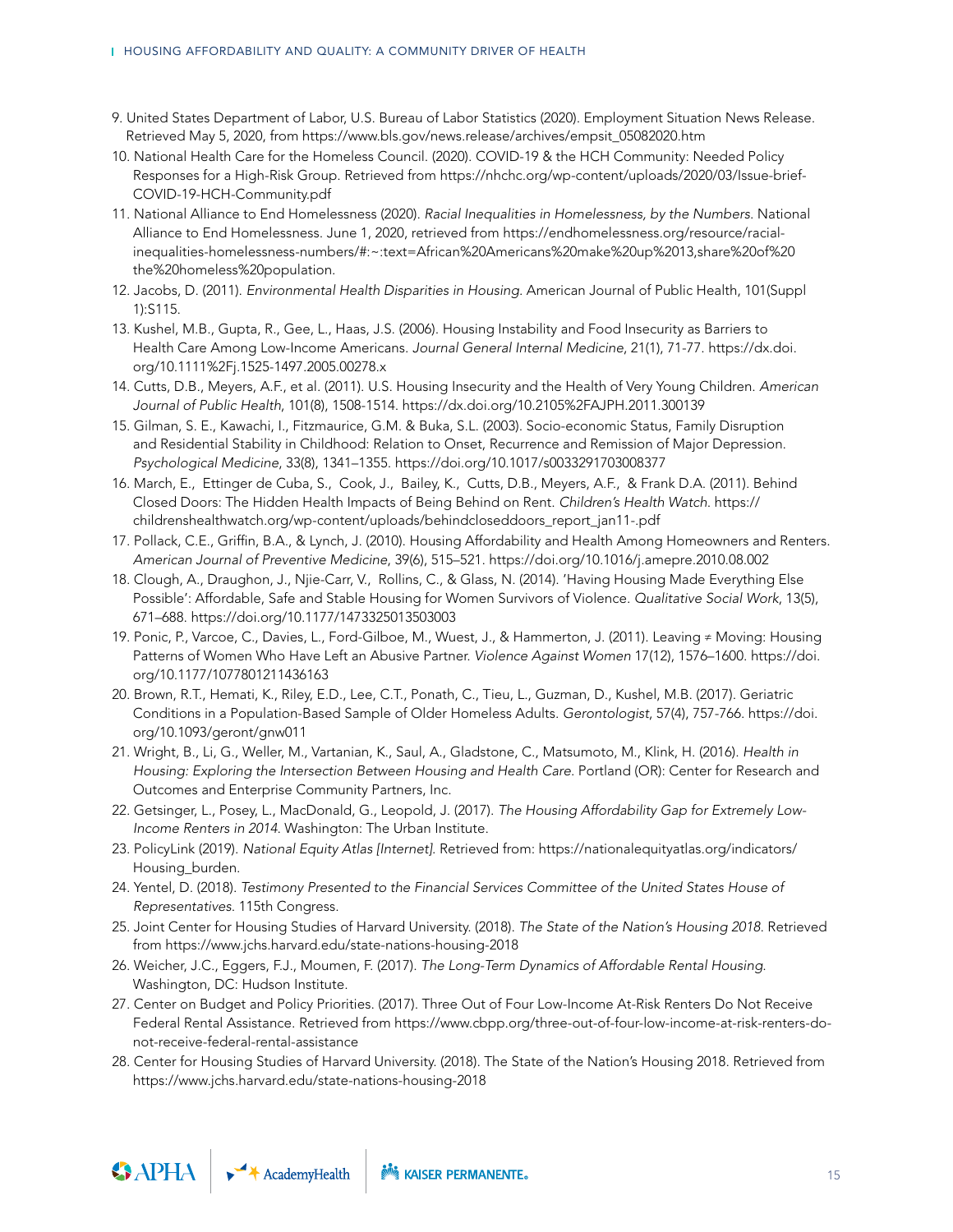- 29. Parrott, J., & Zandi, M. (2021). *Averting an Eviction Crisis* (Rep.). Moody's Analytics. Retrieved from https://www. moodysanalytics.com/-/media/article/2021/averting-an-eviction-crisis.pdf
- 30. National Low Income Housing Coalition (2021). *American Rescue Plan Act*. Published March 2021, retrieved from https://nlihc.org/sites/default/files/COVID-Relief-Budget\_Reconciliation.pdf.
- 31. Parrott, J. and Zandi, M. (2021). Averting an Eviction Crisis. The Urban Institute. Published January 25, 2021, retrieved from https://www.urban.org/research/publication/averting-eviction-crisis.
- 32. Maqbool, N., Viveiros, J., & Ault, M. (2015). *The Impacts of Affordable Housing on Health: A Research Summary.* Center for Housing Policy. Retrieved from https://www.rupco.org/wp-content/uploads/pdfs/The-Impacts-of-Affordable-Housing-on-Health-CenterforHousingPolicy-Maqbool.etal.pdf
- 33. Hyun, J.H., Goodman, L. (2018). *What explains the homeownership gap between black and white young adults?*  Urban Institute. Retrieved from https://www.urban.org/urban-wire/what-explains-homeownership-gap-betweenblack-and-white-young-adults
- 34. Strochak, S., Young, C., and McCargo, A. (2019). Mapping the Hispanic Homeownership Gap. Urban Institute. Retrieved from https://www.urban.org/urban-wire/mapping-hispanic-homeownership-gap.
- 35. Kunesh, P. (2019). Increasing Access to Affordable Housing in Indian Country. Shelterforce. Retrieved from https:// shelterforce.org/2019/11/25/increasing-access-to-affordable-housing-in-indian-country/.
- 36. Department of Housing and Community Development, Massachusetts Housing and Shelter Alliance. (2009). Home and Healthy for Good: A Statewide Housing First Program Progress Report (2009-2012). Retrieved from https://archives.lib.state.ma.us/handle/2452/806971
- 37. Nagendra, C., Schulenberg, K. (n.d.) *The NAEH SYSTEM Series: Building an Effective Homeless Response System*. National Alliance to End Homelessness. Retrieved from https://endhomelessness.org/wp-content/ uploads/2019/04/NAEH-SYSTEM-Series-Building-an-Effective-Homeless-Response-System.pdf
- 38. Klepeis, N.E., Nelson, W.C., Ott, W.R., Robinson, J.P., Tsang, A.M., Switzer, P., Behar, J.V., Hern, S.C., & Engelmann, W.H. (2001). *The National Human Activity Pattern Survey (NHAPS) A Resource for Assessing Exposure to Environmental Pollutants*. Retrieved January 20, 2020, from https://indoor.lbl.gov/sites/all/files/lbnl- 47713.pdf
- 39. National Center for Healthy Housing. (2020). *United States: 2020 Healthy Housing Fact Sheet*. National Center for Healthy Housing. Retrieved from https://nchh.org/resource-library/fact-sheet\_state-healthy-housing\_usa.pdf
- 40. Akinbami, LJ., Mooreman, J.E., Bailey, C., et al. (2012). *Trends in asthma prevalence, health care use, and mortality in the United States, 2001-2010* (NCHS data brief). Retrieved January 2020, 2020, from http://www.cdc.gov/nchs/ data/databriefs/db94.pdf
- 41. American Lung Association. (2017). *Asthma in adults fact sheet*. Retrieved March 26, 2018, from http://www.lung. org/lung- health-and-diseases/lung-disease-lookup/asthma/learn-about-asthma/asthma-adults-facts-sheet.html
- 42. Jang, J., Chan, K.C.G., Huang, H., & Sullivan, S.D. (2013). Trends in cost and outcomes among adult and pediatric patients with asthma: 2000–2009. *Annals of Allergy, Asthma, & Immunology*, 111(6), 516-522. doi:10.1016/j. anai.2013.09.007
- 43. Krieger, J. (2010). Home is Where the Triggers Are: Increasing Asthma Control by Improving the Home Environment. *Pediatric Allergy, Immunology, and Pulmonology*, 23(2), 139-145.
- 44. Lanphear, B.P., Rauch, S., Auinger, P., Allen, R.W., & Hornung, R.W. (2018). Low-level lead exposure and mortality in US adults: A population-based cohort study. *Lancet Public Health*, 3(4), e177-e184. doi:10.1016/S2468- 2667(18)30025-2
- 45. Jacobs, D., Baeder, A. (2009). *Housing interventions and health: A review of the evidence*. National Center for Healthy Housing. Retrieved January 20, 2020, from http://nchh.org/resource-library/report\_housing-interventionsand-health\_a-review-of-the-evidence.pdf
- 46. LeBron, A.M.W., Torres, I.R., Valencia, E., Dominguez, M. L. Garcia-Sanchez, D.G., Logue, M.C., Wu, J. (2019). The State of Public Health Lead Policies: Implications for Urban Health Inequities and Recommendations for Health Equity. *International Journal of Environmental Research and Public Health*, 16(6): 1064.
- 47. The Pew Charitable Trusts. (2017). *10 Policies to Prevent and Respond to Childhood Lead Exposure: An assessment of the risks communities face and key federal, state, and local solutions*. Retrieved January 20, 2020, from https://www.pewtrusts.org/en/research-and-analysis/reports/2017/08/10-policies-to-prevent-and-respondto-childhood-lead-exposure